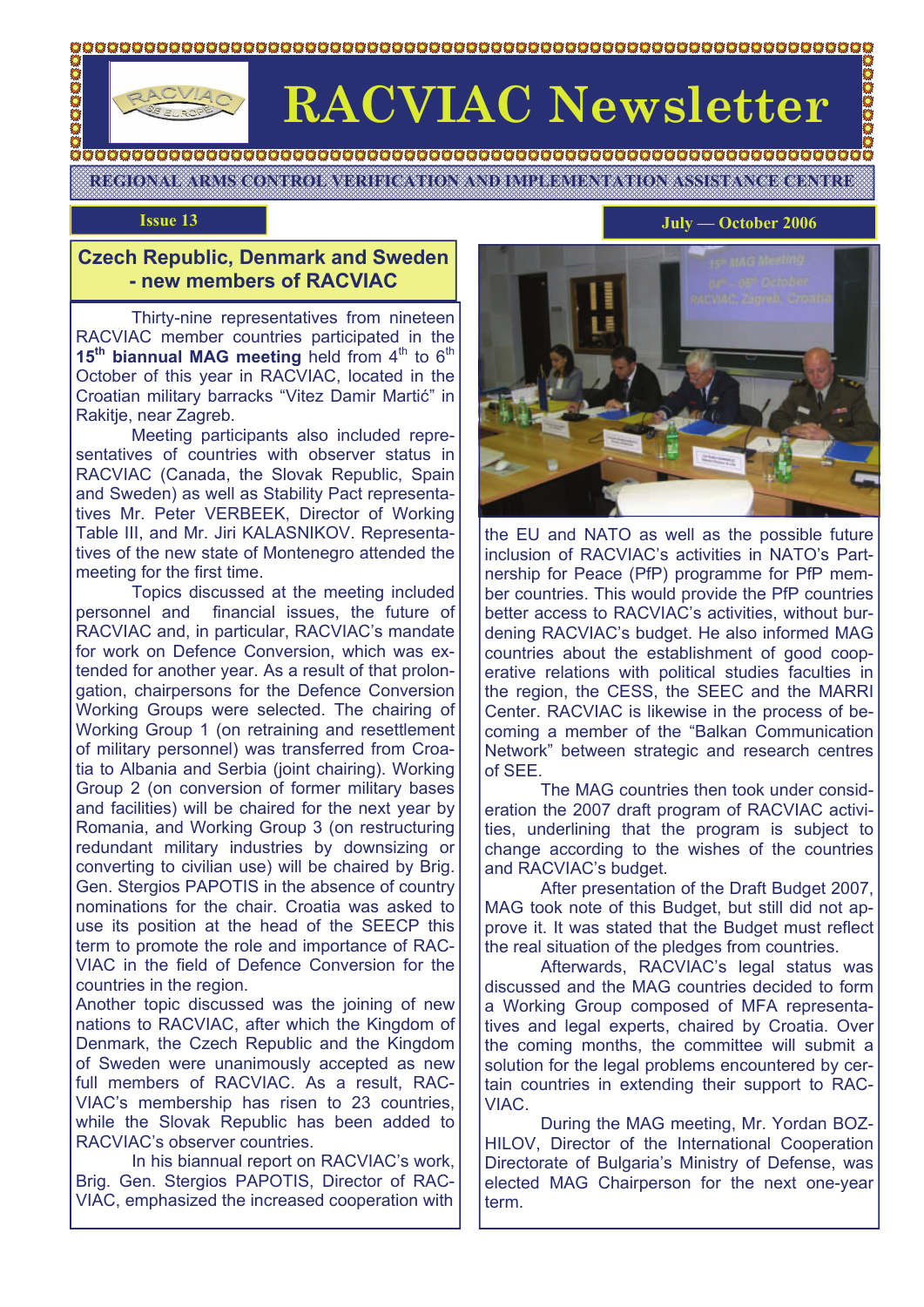#### **Open Skies-Lessons Learned/ Requirements Course**

The C-7 "Open Skies-Lessons Learned/ Requirements Course" was carried out between 4-13 July 2006 in accordance with the RAC-VIAC Programme for 2006.

The Course was conducted in two phases: Theoretical phase  $(1<sup>st</sup> week)$  in Rakitje (Croatia) and Practical phase (2nd week) in Serbia (Batajnica Airbase).

During the practical phase an observation flight was performed over the territory of Serbia. The aim of this course was to train personnel from SEE countries and provide them with proper information and practical experience in planning, organizing and executing an Aerial Observation Mission based on the provisions of the Treaty on Open Skies.

Fourteen participants from Albania, Bosnia and Herzegovina, Croatia, Former Yugoslav Republic of Macedonia\*, Moldova, Serbia and Slovenia attended the Course. The participants, representing Ministries of Defence, Verification Centres and National Air Traffic Authorities mostly had no or little knowledge concerning the provisions of the Treaty on Open Skies. Experienced participants and newcomers were represented in a proportion of 20% and 80%, respectively. RACVIAC hosted four lecturers from the Verification Centres of Germany and Romania. The practical part was executed using an Observation Aircraft from Romania with a team of nine members. The  $1<sup>st</sup>$  phase (4-7 July) was a combination of presentations, lectures and the practical work of a mission plan for the accomplishment of the flight. The  $2^{nd}$  phase (10-13 July) was performed as a real Open Skies mission over the territory of Serbia with all elements pertaining to the Treaty. The film that was made during the observation flight was processed in a lab and participants had the opportunity to view the whole film processing.

During the practical phase, participants showed exceptional professionalism performing their mission and demonstrated remarkable cooperation, by which they approached the standards of a real inspection. The invited lecturers covered the theoretical and practical part of the Course in an appropriate way. The preparation of the Observed Side and the work of the local escorts was at a high level of organization and contributed positively to the success of the Course. The execution of the whole Training Activity

proved to be satisfactory and very well organized in support of achieving our goal.

The course was organized and performed in close cooperation with the Ministry of Defence of Serbia. As a result, it proved good training and preparation for the fulfilment of their obligations as full Treaty members in the near future. The countries in the South Eastern European region are interested in taking part in Aerial Observation Courses. They appreciated the efforts of RAC-VIAC in organizing and performing such activities.

 *\* Turkey recognizes the Republic of Macedonia with its constitutional name.* 



**Third WG1 Meeting on Retraining and Resettlement of Military Personnel**

The third WG1 meeting on the Transition of Military Personnel took place at RACVIAC, Zagreb, from 18 – 20 September 2006. The main topics of the meeting were:

• cooperation between the Ministries of Defence and other relevant Ministries within the countries of the region regarding transition of military personnel;

• current labour market reform activities in the region;

• project development.

Ms. Zorica KOJČIN from Serbia's Ministry of Labour, Employment and Social Policy and LtC Miroslav MITROVIĆ from its Ministry of Defence started off the first topic by delivering an excellent presentation, "Institutional Cooperation on the Realisation of the PRISMA Program," which outlined coordination activities within the Republic of Serbia in support of its military personnel resettlement program, PRISMA. Their presentation served as a point of departure for the other countries to relate their experiences in the same issue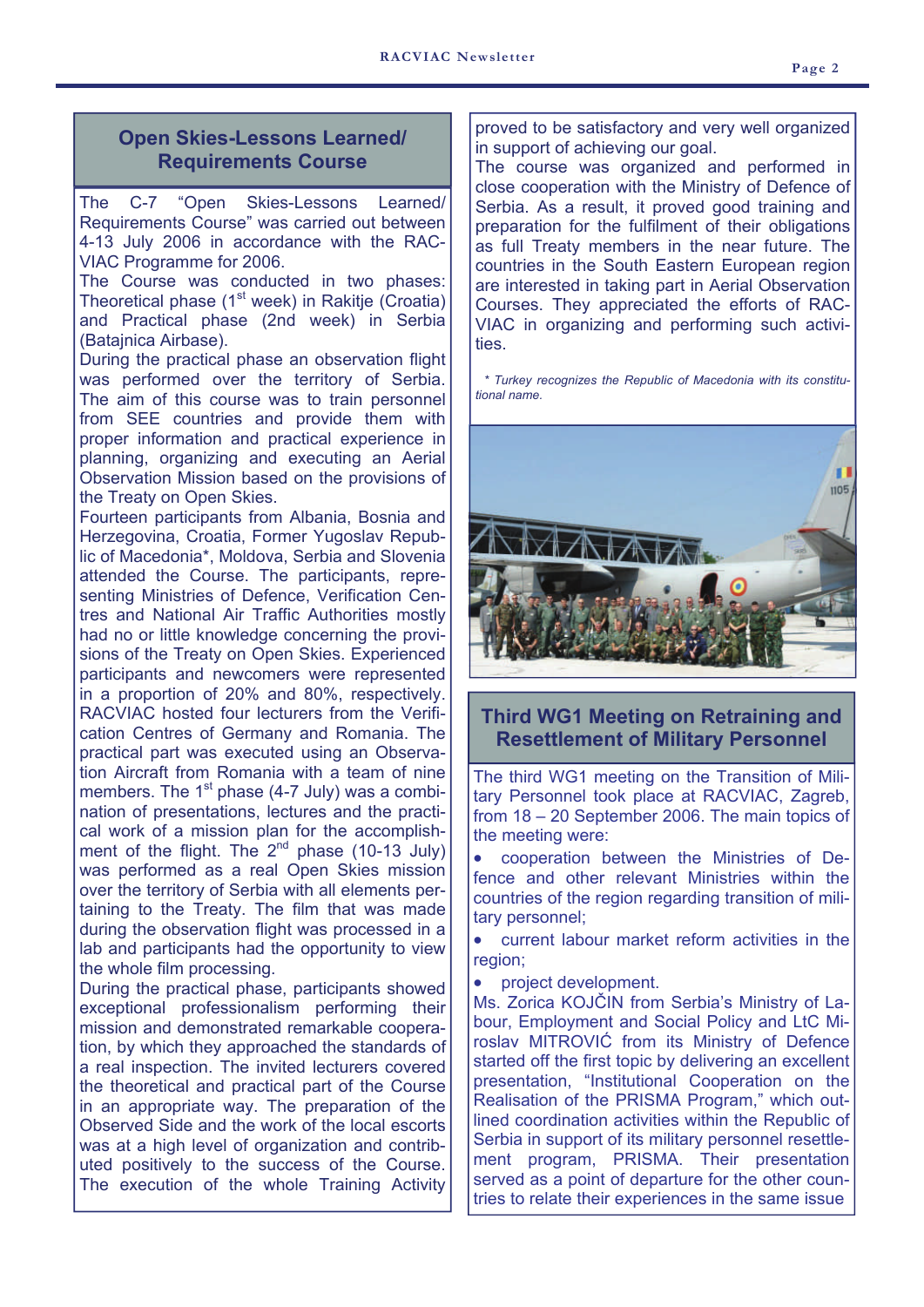area and generated many points of comparison.

Mr. Franz GUNDACKER of the International Labour Organization's Subregional Office for Central and Eastern Europe introduced the topic of current labour market reform activities with his presentation "Can Labour Market Reform Boost Jobs? Impressions from South Eastern Europe." His broad overview covered a variety of relevant issues, including the need for employment services to work with job-seekers but also, less obviously, with employers. He emphasized the importance of a national employment service operating as the linchpin in a network of social partners working together and using a dialogue approach. Mr. Gundacker provided some concrete examples of effective employment support activities from inside and outside the region. The country representatives then followed up with their own experiences and engaged in fruitful discussion about, for example, the role of regular, standardized, national labour force surveys.

The second day of the WG1 meeting was dedicated to practical training in development of project documents destined for donors. Ms. Karin DELIN from Devenio AB (a Swedish consultancy) delivered the presentation "Project Development – Principles for Designing Relevant, Feasible and Sustainable Projects" that was considered particularly useful according to participant feedback. She then guided the country representatives through a workshop where participants applied project development principles to critique and improve their real-life military transition-related projects. Ms. Delin will also be providing ongoing support to WG1 members in preparing project documents for donors.

The main aims of this third WG1 meeting, primarily the exchange of expertise and lessons-learned, were achieved. Country updates by the participants, the presentation by the Serbian representatives on PRISMA, and the presentation from the ILO representative all underlined the necessity of cooperation between ministries in military personnel transition, one of the main agenda topics. Likewise the meeting met its objective of delivering very practical training on how to develop effective project plans for donors. It is notable that this meeting demonstrated the Working Group is increasingly going beyond its informationexchange role and moving into more practical activities where the expertise gained is applied to real-world activities of the country representatives, in this case project development. This meeting demonstrated that WG1 remains an effective tool



for the participants, who will continue to use it as a forum for exchange about and support of the progress made by regional countries.

The meeting closed with preliminary suggestions for topics for the next meeting (28 Jan.-02 Feb. 2007), including training on lobbying and a lecture from a regional expert on transition of military personnel recommended by the US advisor from the MoD in Macedonia. There was commitment to continue the good progress made to this point by WG1.

Participants at the meeting were permanent members of the Working Group 1 on Retraining and Resettlement of Military Personnel, including representatives from Albania, Croatia, Bosnia and Herzegovina, Bulgaria, the Former Yugoslav Republic of Macedonia\*, Moldova, Romania and Serbia, as well as representatives from international organizations NATO, SP, IOM in Croatia, SEEC and representatives of other MAG countries (Norway).

*\* Turkey recognizes the Republic of Macedonia with its constitutional name.*

#### **RACVIAC & CESS joint seminar on "Democratic Control of Armed Forces"**

The RACVIAC/CESS Seminar and training programme on Democratic Control of Armed Forces (DCAF) took place from  $27<sup>th</sup>$  to  $29<sup>th</sup>$  of June 2006 in Zagreb, Croatia.

The aim of the seminar and training programme was to familiarize the participants with the concept and practice of Democratic Control of the Armed Forces, underlining the distinct roles of the executive and legislative branches of government, civil society organizations and media. At the same time the aim was to help and encourage participants facing problems of corruption in real life, to find ways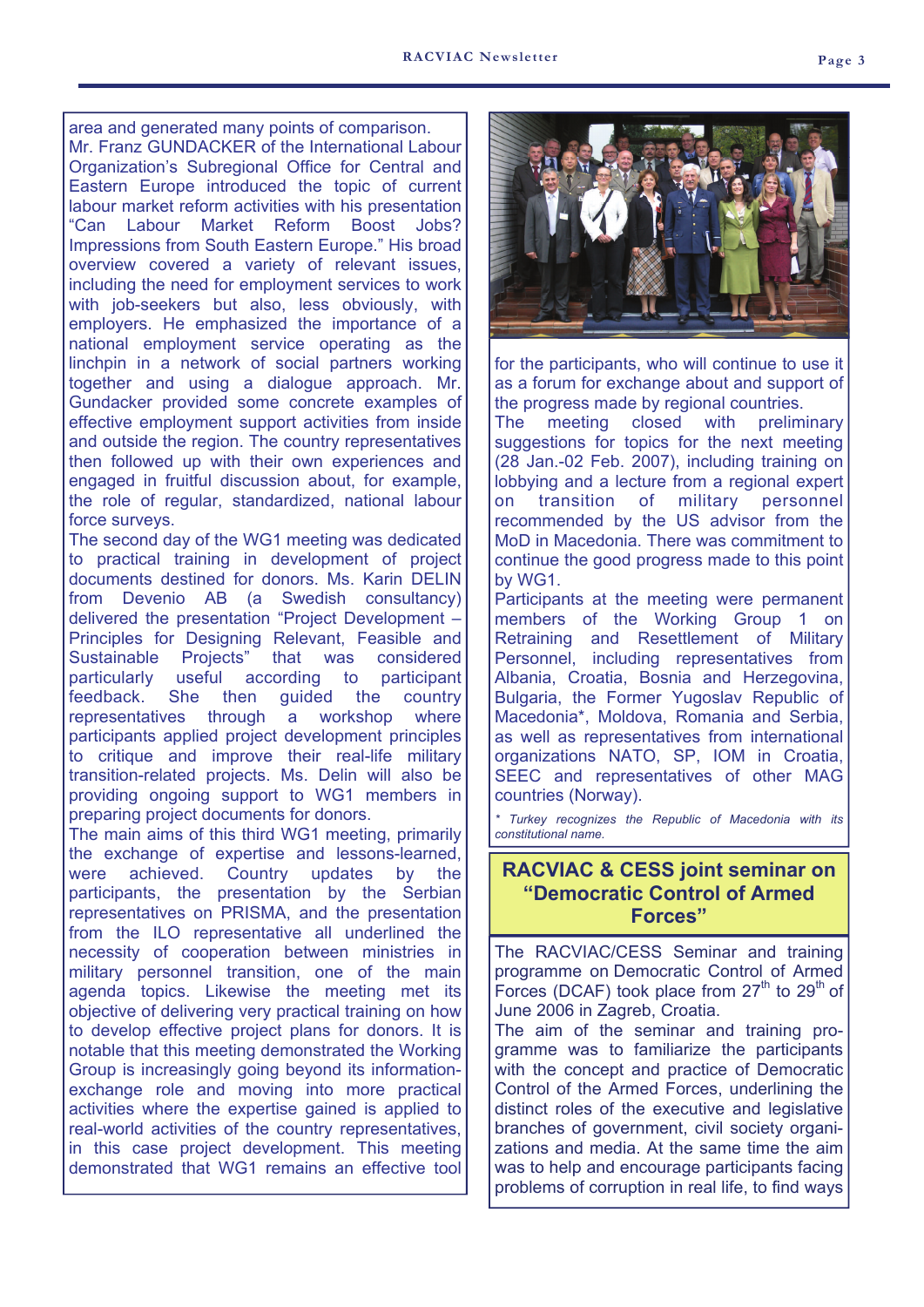to promote transparency and accountability as safeguards against the abuse of state power. The seminar tried to emphasize the following:

- Assessment of conditions and mechanisms for effective parliamentary oversight:
- Assessment of the potential and actual value of the OSCE Code of Conduct;
- Evaluation of the way democratic countries oversee defence spending.

The training programme objectives were:

- To understand and learn to apply the basic principles of good governance in the defence sector of SEE countries;
- To experience in a practical exercise the parliamentary oversight of military affairs in a young democracy;
- To discuss and if possible establish an agenda for further training programmes on security sector reform in SEE.

The seminar and training programme was designed especially for parliamentary staff, civilian officials working in the field of defence, intelligence, military and law enforcement officers and NGO representatives. Other participants were academics and journalists, staff officers working on these issues at a high level, as well as personnel from different ministries, intelligence services, research centres and universities.

The programme and all the administrative details were prepared and planned by RACVIAC in cooperation with CESS staff and in accord with the seminar outline. The seminar consisted of a combination of lectures followed by question and answer sessions that encouraged the participants to dialogue on aspects relative to the Democratic Control of Armed Forces.

The training programme focused on transparency and accountability in the defence sectors of democratic countries. Participants were expected to participate in group discussions and engage in a role-play exercise. The participants found this an informative and interesting seminar and training programme and the knowledge gained will be of use in dealing with issues that face decision makers in the SEE region.

The following lectures were given:

*Keynote Speaker:* Parliamentarians' responsibilities, possibilities and challenges for DCAF – by Theodora FUIOR

*Presentation 1:* The OSCE Code of Conduct on Politico-Military Aspects of Security – by Maj Alexander WILLING

*Presentation 2:* The defence budget process -

#### by David GREENWOOD

Lectures given by CESS for the training programme were:

- 1. Training session on good practice in transparency and accountability (trainer: Sami FALTAS)
- 2. Training exercises
- 3. Analysis of the Role-play (game controllers: Bauke SNOEP and Sami FALTAS)
- 4. Training session on parliamentary oversight (trainers: Oksana SHULYAR and Sami FALTAS)
- 5. Training session on fundamental rights and freedoms of military personnel (trainer: Bauke SNOEP)

Conclusions from the seminar on Democratic Control of Armed Forces were the following:

• DCAF does not cover only Armed Forces but also includes all components of the security sector;

• Democratic control of security forces or civil-military relations differs from country to country. It should depend on the needs of the countries;

• DCAF by state parliament requires necessary expertise in support of the parliamentary tasks;

• Without good Governance and Reform of the Security Sector there will be no peace, no rule of law, no democracy, no investment, no development and no human security;



• Political parties should have enough interest in DCAF. Parliamentary committees should include representatives from different parties. Transparency is important;

• States must provide appropriate legal and administrative procedures to protect the rights of all forces personnel;

• The domestic use of armed forces must remain subject to the rule of law;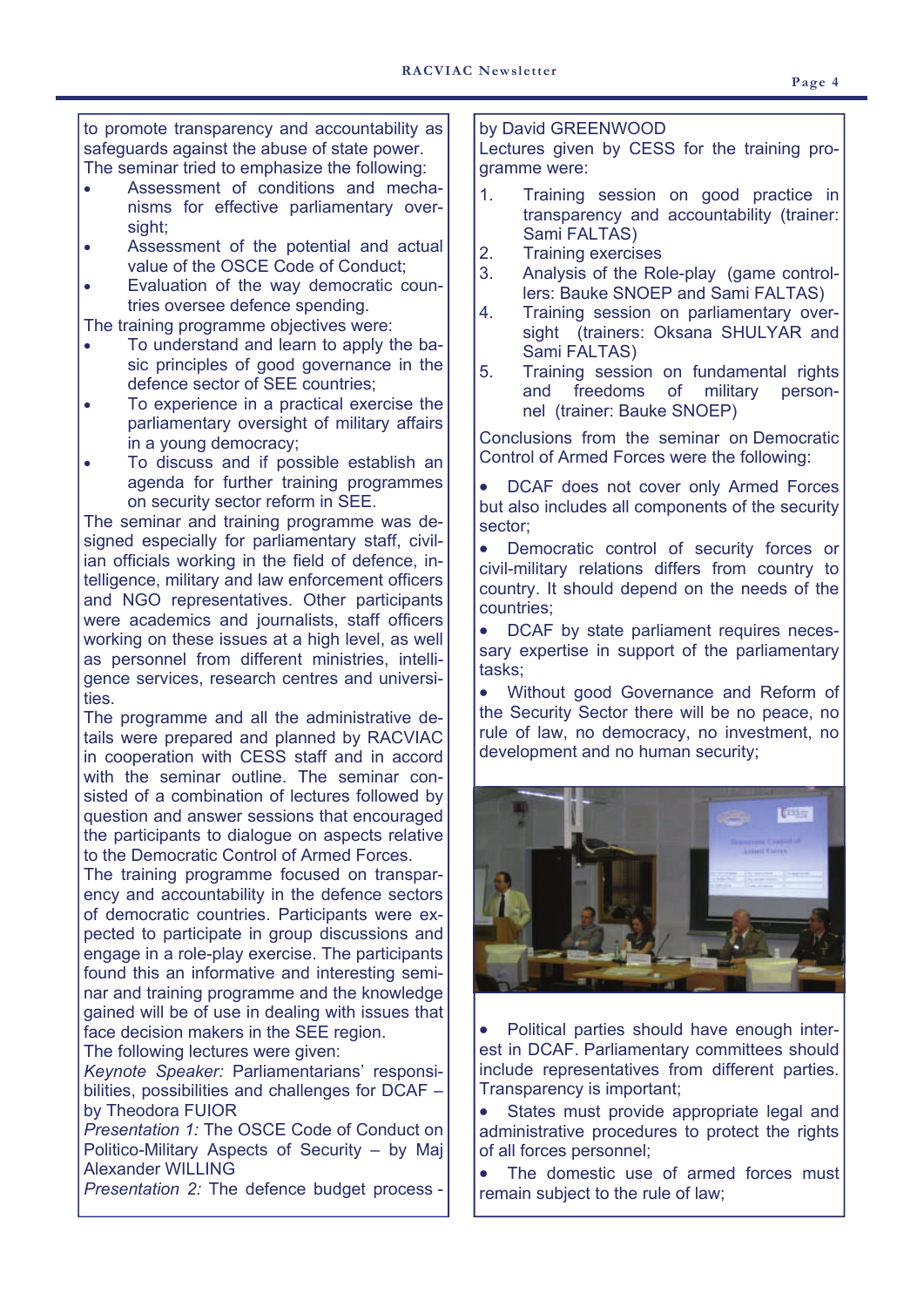- The control of the security budget is the strongest DCAF tool. The Government should be convinced of the real needs of security institutions;
- Mutual trust between security authorities and political authorities is essential and should be strengthened;
- Efficient collaboration between military and civil servants inside of the security institutions is essential. Key areas of Defence Management are policy, planning and financing and are best addressed by mixed teams of civilian and military people;
- Armed Forces should have professional autonomy within the principles of Democracy;
- Civilian staff in security institutions should receive specialized training in the security sector field;

• Successful DCAF requires a change in the mindset of people. The state should provide transparency and accountability and encourage co-operation between the governmental authorities and civil society in the field of DCAF.

The network of NGOs and civilian specialists in Defence Policy should be improved.

*(See Highlighted views of lectures and training exercise on: www.racviac.org/programme/S-4)* 

#### **Security Sector Reform in SEE and the Role of RACVIAC**

(*Extract from the speech delivered by Brig. Gen. Stergios PAPO-TIS, Director of RACVIAC , at a Workshop in Budva, Montenegro, <sup>6</sup>th of July 2006*)

"What is the role that RACVIAC is playing in this context? In this regard, RACVIAC over the last years has been playing a significant role in the region working as a training centre, as a forum of discussion, exchange of ideas and experiences, organising many seminars, courses and workshops on different topics related to SSR, in cooperation with many international institutions and organizations.

 Our participants include senior civil and military decision makers in the Ministries of Foreign Affairs, Defence, Interior, parliamentarians, as well as other military, academics, media and civil experts and NGOs.

Some of the topics that RACVIAC is involved in through its activities are:

• *Democratic Control of Armed Forces. -* RACVIAC is one of the main platforms of discussion on this issue. Recognizing the

important role of the OSCE Code of Conduct on political/military aspects of security by focusing on the provisions of the Code of Conduct for strengthening internal and regional stability in the SEE area. RACVIAC cooperates on this topic with DCAF, a Geneva institution.

- *Arms Control and Confidence and Security-Building Measures (CSBM)* - In this regard we organize courses, seminars, workshops, on areas such as small arms and light weapons (SALW) and border management and security, in order to train local experts, in cooperation with international partners (OSCE, NATO, Verification Centres of countries, institutions).
- Regarding *SALW*, we serve as a supporting institution for SEESAC. SEESAC, the South Eastern and Eastern Europe Clearinghouse for the Control of Small Arms and Light Weapons based in Belgrade, a joint project of the Stability Pact and UNDP, is the lead actor in combating the threat of uncontrolled small arms and light weapons in the region. This issue is on the policy agenda of most EU member states as well as on the agenda of the European Union and a number of individual donor countries and institutions. A future task may be to advise and assist in the destruction of large quantities of redundant major weapons systems, ammunition and explosives. We also closely cooperate on this topic with SIPRI (Stockholm), SECI centre in Bucharest and the OSCE.
- As far as *Border Security*, as it is written in the European Security strategy paper "common threat assessments are the best basis for common actions" because of changes and the emergence of asymmetric and nonconventional threats in SEE. The countries are progressively moving toward securing their borders in line with EU standards. For the countries concerned, the process of handing over border control from military to civilian authorities is gaining momentum. To respond to this, RACVIAC is engaged to achieve a regional approach and regional strategies by enhancing coordination among the countries.
- *Defence Conversion*  one of the core elements of SSR is Defence Conversion (DC). RACVIAC is a key player in the region at present. DC is RACVIAC's third mission and is fulfilled through its Defence Conversion Cell (DCC). The DCC is trying to grasp the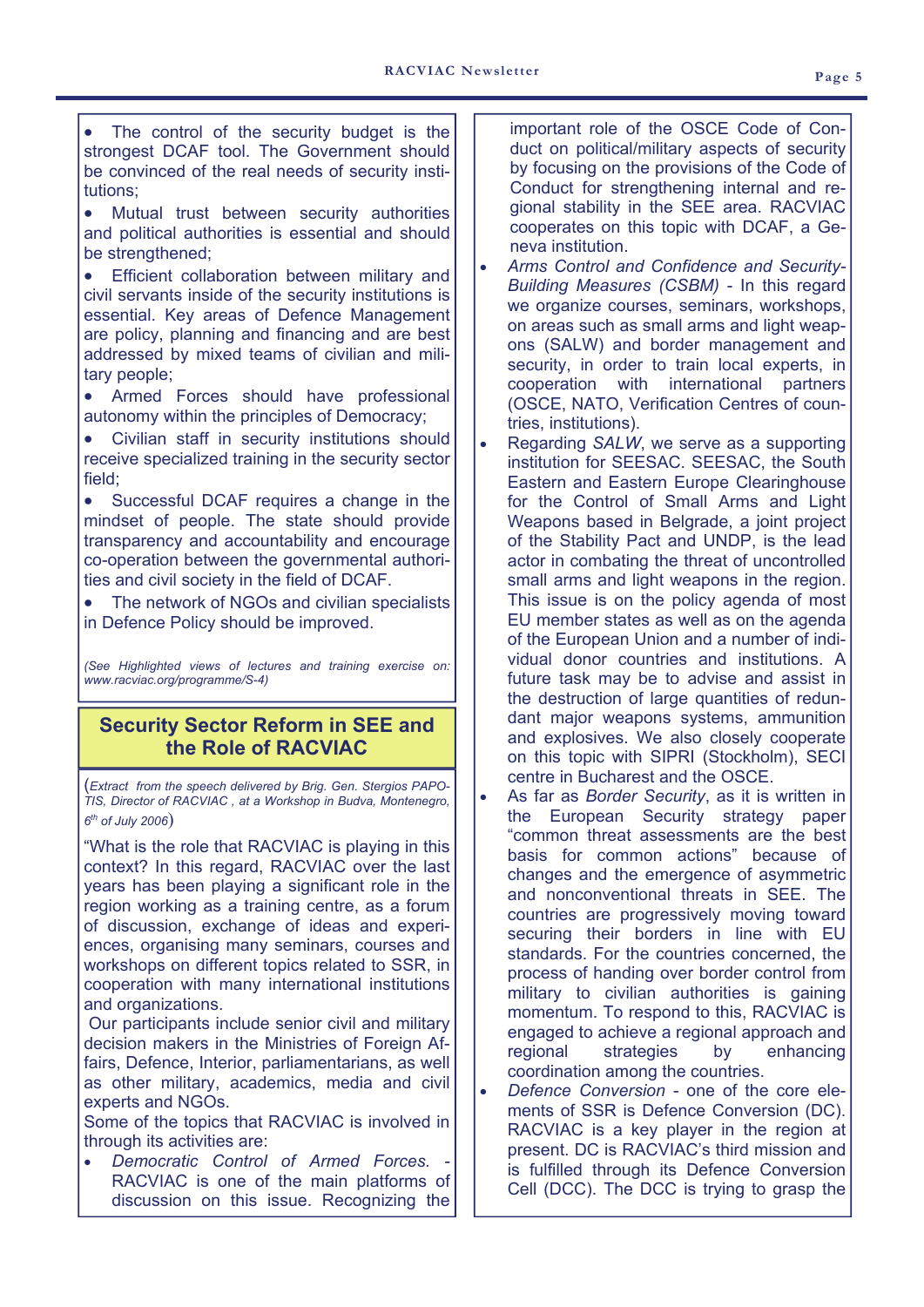the problems and real needs of the region in order to find the best courses of action to make conversion a guided process.



#### **RACVIAC visit on NATO Headquarters in Brussels**

The Director of RACVIAC visited HQ NATO on the 13-th September 2006 accompanied by Mr. Jiri Kalashnikov from the SP and Mr. Efrem Radev RACVIAC Consultant on DC. In course of the visit meetings took place with Dr. Reiner Weichhardt - Deputy Director DSED PASP Division, Mr. Frank Boland – Director Force planning DPP and Ms. Susan Pond PfP&CP PASP Division.

The Director and the accompanying staff informed NATO representatives on RACVIAC activities in DC for the past 7 months and the findings of the level of development of planned and implemented programs in the region. The need of assistance of each country in particular and the similarities of the region were analyzed underlining the efforts of RACVIAC staff to help build national and regional ownership and cooperation. The direct link between RACVIAC activities and other international bodies programs, NATO in particular, was pointed as well as the necessity of closer synergy with bilateral programs in the region concerning the DC domain. RACVIAC's clear role and niche for assisting NATO efforts in the region was revealed and underlined that in fact RACVIAC can be considered as a "tool of NATO" in the Defense Conversion issues. For further success of RACVIAC closer cooperation with NATO clear stated political support and further depth of the program integration is necessary.

 In response NATO representatives stated that they fully support RACVIAC efforts and activities in the region and consider the expanding role of the organization in DC as very positive and timely. NATO will give stronger support of RACVIAC DC practically integrating RACVIAC's working program into NATO' s PfP program offering all PfP countries to benefit from RACVIAC's activities without further burdening RACVIAC budget. In reviewing RACVIAC's Working Program new additional fields for cooperation were identified and practical steps for cooperation were planned. NATO urged RACVIAC to establish closer contacts with other NATO institutions such as NATO School in Oberamargau , Clearing House for SEE and etc. It was suggested that RACVIAC can offer its excellent Conference and Seminar facilities to NATO different programs and activities – like NATO Expert Team on DC meetings, NATO School Mobile teams' workshops and etc. Positively was assessed the establishment of cooperation with NATO's program for education Clearing house and NATO Public Diplomacy Division.

 NATO officials clearly stated that RAC-VIAC capabilities to assist countries in the region for DC capacity building, program and project development and day to day implementation will be of great and direct assistance to NATO efforts and Programs and NATO will give its full support in this respect. It was underlined that further synergy with Force planning will be more than positive and RACVIAC was urged to cooperate with Force Planning Division – it was agreed that representatives will be invited at DC WG meetings and RAC-VIAC representatives will be invited at SDR Planning and Program implementation working groups in different countries in the Region. Full support was stated to RACVIAC efforts of promoting regional cooperation and building regional ownership.

 The visit to NATO HQ can be assessed as very positive. Full support of RACVIAC efforts in DC was received and practical steps for further expansion of cooperation with NATO were planned.

 The revealed possibility to integrate RACVIAC's working program with NATO's PfP program will secure higher effectiveness of planned activities and further establishment of RACVIAC as a Regional Center of Excellence on issues of Defense Conversion and Arms Control as part of the build up of regional ownership.

> *Director of RACVIAC Brig Gen Stergios PAPOTIS*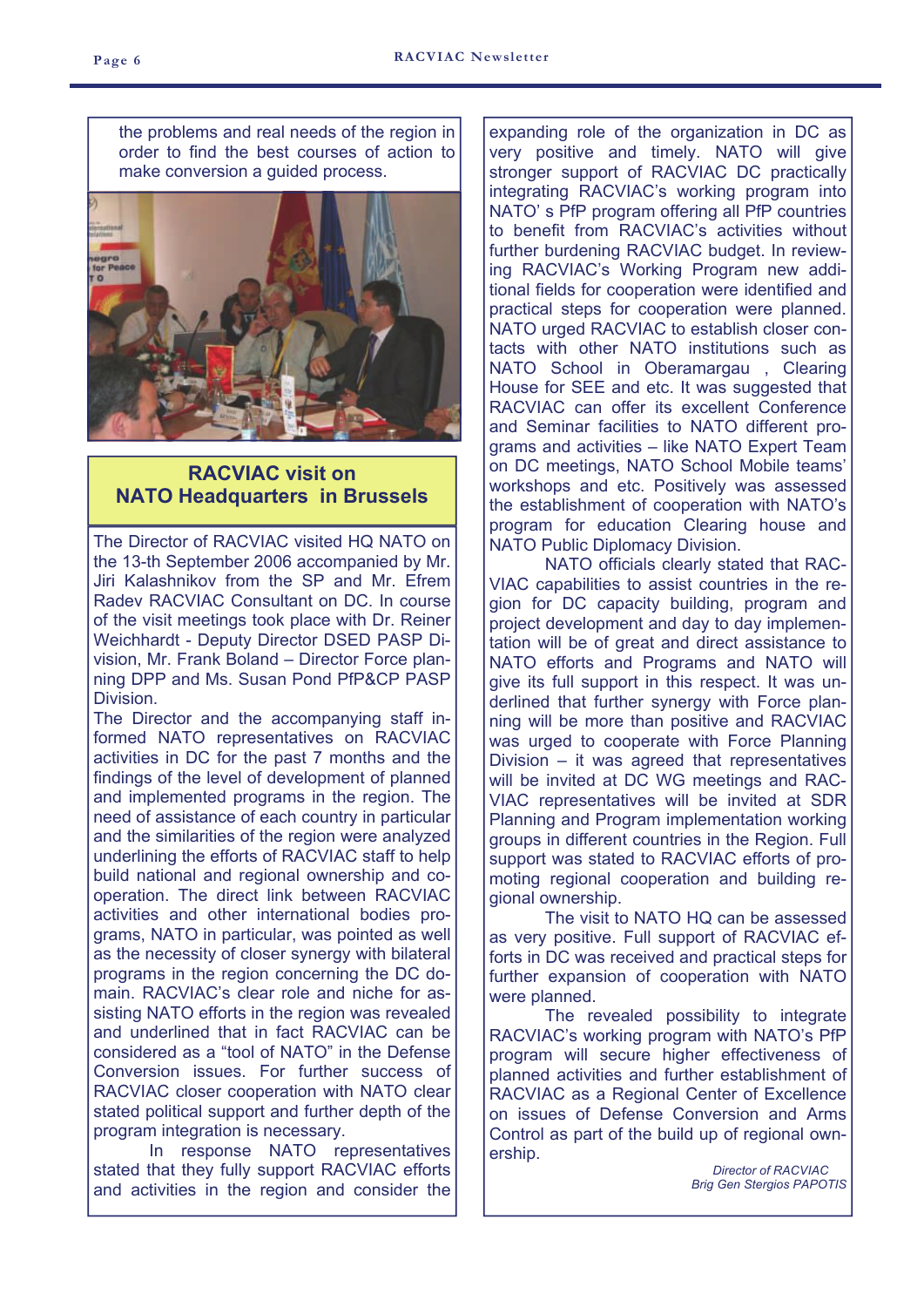#### **Heads of Verification Centres Meeting in RACVIAC**

RACVIAC organized a "Meeting of the Heads of Verification Agencies" from 21 – 22 September 2006. The meeting was attended by more than 20 heads or appropriate representatives of verification agencies from RACVIAC member countries, observer countries and other interested parties, such as the OSCE Mission to Bosnia and Herzegovina. This was the second such meeting organised by RACVIAC.

The participants received a presentation on RAC-VIAC and updates on its work from the Director and Heads of Divisions. One of the topics discussed during the meeting was the continuation of cooperation between RACVIAC and the verification agencies, particularly regarding RACVIAC's 2007 programme.

Also, two representatives of the OSCE in Vienna, Mr. Anton MARLYNYUK and Major Jörn WIEDERHOLZ, delivered presentations, respectively, on "The Future of CSBM in the OSCE" and on "Arms Control in BiH and South East Europe: Dayton Peace Accords," the latter focussing on Dayton Article IV. The meeting was organized under the auspices of VD99, Military Contacts.

### **RACVIAC at the 17th Annual Crans Montana Forum**

Col. Rajko Dumančić, RACVIAC Deputy Director and Chief of Staff, attended the 17<sup>th</sup> Annual Crans Montana Forum in Monaco from June 22 - 25, 2006**.** 



Major presentations given were:

• "Dialogue Between Civilizations": Mr. Federico Mayor, Co-President, UN Alliance of Civil. Group;

- "Energy—A Key Challenge for Today's World and Greater Europe": Mr. Yves-Thibault de Silguy, Former European Commissioner;
- "Special Programme for Prosecutors": Mrs.

Carla del Ponte, ICTY;

• "Governmental Responsibility in the Management of New Epidemics": Mr. William Dab, Professor, Conservatoire National des Arts, France.

• EU Policies and Strategies in Neighbouring Regions: Mrs. Dalia Grybauskaite, Member of the European Commission

• The Role of the Arab World in the Mediterranean World's Construction: Mr. Boudjerra Soltani, Minister of State, Algeria

This yearly forum addresses major global issues. Montenegro was welcomed as a new state and the forum proved a useful opportunity for RAC-VIAC to establish high-level contact with its representatives and invite Montenegro to join Racviac.

#### *VISITS OUTSIDE OF RACVIAC*

| 05 - 07 July -                  | 2 <sup>nd</sup> Center for International<br><b>Relations Workshop</b><br>"Leading Changes in<br>Regional Relations", Budva,<br>Montenegro; Director |  |  |  |
|---------------------------------|-----------------------------------------------------------------------------------------------------------------------------------------------------|--|--|--|
| 07 - 08 Sep. -                  | <b>Informal Meeting about</b><br><b>RACVIAC in NATO HQ -</b><br>Brussels, Belgium; Director                                                         |  |  |  |
| 14 - 18 Sep. -                  | <b>International Seminar-</b><br>Struga, the Former Yugoslav<br>Republic of Macedonia*;<br>Director (as speaker)                                    |  |  |  |
| 19 - 21 Sep. -                  | <b>Final Planning Conference -</b><br><b>SEESIM 06 - Bucharest,</b><br>Romania; Chief P&L SEE                                                       |  |  |  |
| 25 - 29 Sep. -                  | <b>SALW Training Course -</b><br>Berne, Switzerland; Chief<br>P&L WE                                                                                |  |  |  |
| 27 Sep. -                       | 3rd TIEMS Workshop<br>"Improvement of Disaster<br><b>Management System-Local</b><br>and Global Trends" - Divulje,<br>Croatia; Director              |  |  |  |
| <i><b>VISITS TO RACVIAC</b></i> |                                                                                                                                                     |  |  |  |

| 02 Aug. - | Mr. Fernando Alonso, the Span-<br>ish Deputy Head of Mission |
|-----------|--------------------------------------------------------------|
|           | <b>Presentation of medal to RACVIAC</b>                      |
|           | <b>Chief of Finance and Admin.</b>                           |
| 24 Aug. - | LtC Stelian Muresan, Romanian                                |
|           | Defense Attaché - Farewell visit                             |
|           | and introduction of new Romanian                             |
|           | Defense Attaché                                              |
| 24 Aug. - | <b>Heads of Verification Centers,</b>                        |
|           | representatives of various coun-                             |
|           | tries $-3^{rd}$ HOV meeting hosted by                        |
|           | <b>RACVIAC</b>                                               |